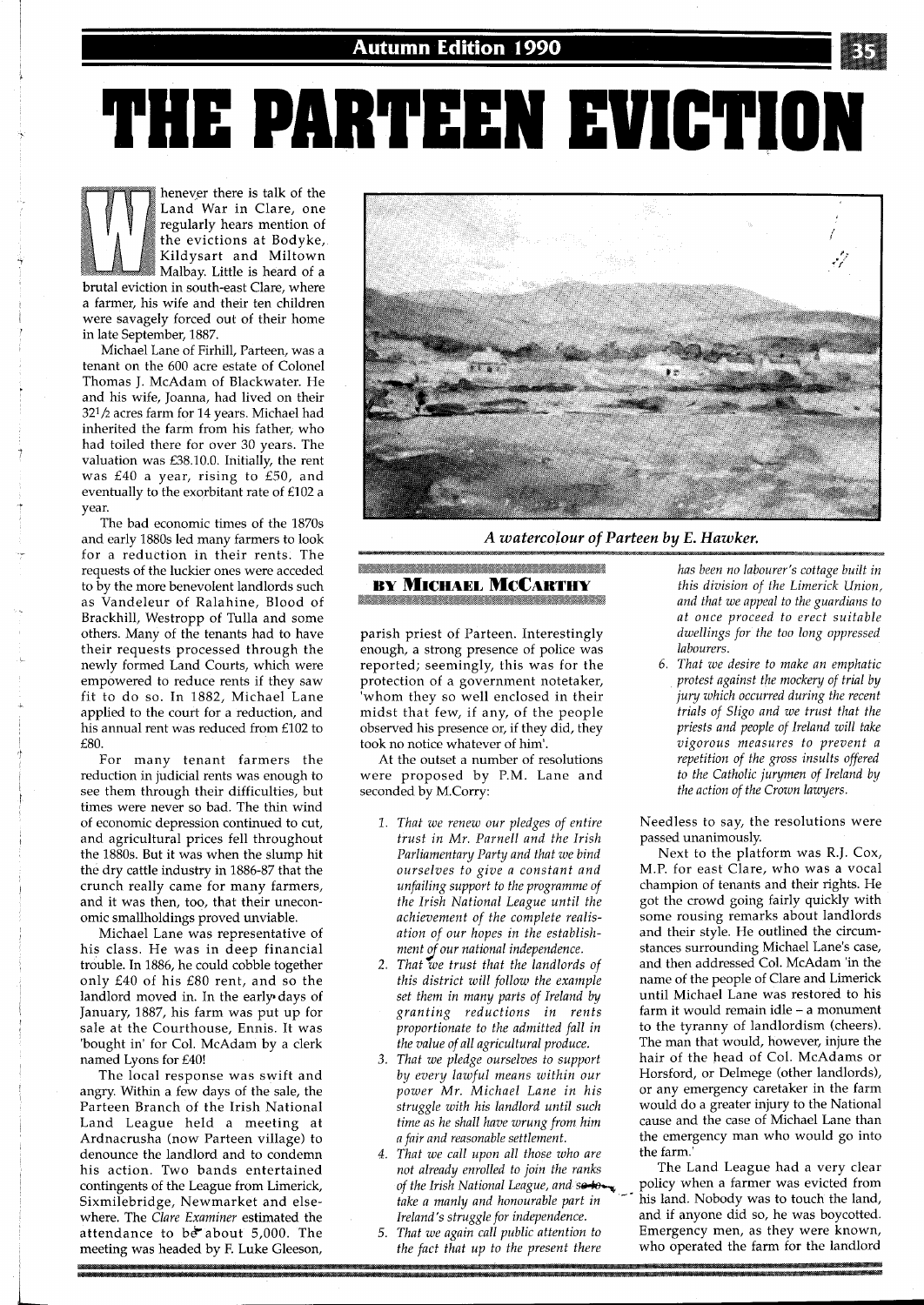## The Old Limerick Journal



*The Lax Weir,* **with** *Parteen in the background.* 

got a hard time generally. John Dillon's words were followed assiduously: 'If any man takes up that land, let no man speak to him or have any business transactions with him'.

Cox concluded his speech by calling on all present to support the tenant farmers: 'It was no use meeting there and shouting God Save Ireland, and sending denounciations of landlordism up to the high heavens, if they left the field and went to their houses without doing some real genuine work; and the work they were asked to do was to assist them and give them support by going and joining the National League'.

William Abraham, M.P. for Limerick County, echoed Cox's sentiments when he addressed the gathering, but applied the knife to the landlord much more severely:

*The landlord sought for half a year's rent to confiscate the improvements of half a century -for £40 to seize £400. It was proof of the honesty of the motives which activated them, that Col. McAdam with his own misdeeds and his ancestors' treachery known all over the country could walk over the land freely and unmolested by the people whose liberty his ancestor had betrayed and whose rights he himself had trampled upon; but while they fought with felonious landlordism, they fought within the laws. Theirs was not a policy of rapine of bloodshed, with which their opponents credited them; it was the policy of justice by the force of public opinion and restitution by constitutional means (applause).* 

His reference to the treachery of McAdam's ancestors linked the affair with the betrayal of the ford across the Shannon by a McAdam during the Siege of Limerick.

The other M.P. for County Limerick, John Finucane, then addressed the meeting and berated the local branch of the League for having allowed matters to deteriorate to the point where McAdam could actually sell Lane's farm. He was followed by a number of speakers of lesser importance and then Fr. Gleeson closed the meeting.

In spite of the rhetoric of the National League leaders and the outrages committed by its members, evictions became a common feature throughout the county in the spring and summer of 1887. Michael Lane's turn came in midautumn.

'An eviction is a sentence of death', Gladstone had said, and, as if the emphasise the point, the chapel bell tolled funeral-like on the morning of 27 September. Ominously, bodies of police and military began to arrive in what is now the vicinity of the Tail Race Bar and what was then Parteen. First to arrive at 10 o'clock were the Royal Irish Constabulary, under the command of County Inspector Heard, District Inspectors Siddal of Tulla, Keyser of Sixmilebridge and O'Reilly of Abbeyfeale. Then, about 80 men of the Second Leinster Regiment marched up, fully accoutred and with baynots fixed, and took a position close to the police. Their commanding officer was Captain Cole, who was assisted by Lieutenants Drummond and Meyer. A Dr. Stoney was in attendence, in case of any contingency that might arise. The whole force was under the command of Colonel Turner R.M., Capt. Walshe R.M., Kilkee, and Mr. Hodder R.M.

At about 10.45 a.m., the 150 police and 80 soldiers marched to 'the scene of operations'. Fr Gleeson, P.P. and  $\overline{F}$ . the police strove to disarm them. Capt.<br>Russell C.C., accompanied by approx-<br>Croker saved himself from a severe Russell C.C., accompanied by approx-<br>imately 150 neighbours, were already at beating with the shield he had carried for imately 150 neighbours, were already at the farm, lined up on the ditches protection ever since hot water and gruel<br>opposite the house. Reportedly, the and been thrown on him at Bodyke; he opposite the house. Reportedly, the

evicting brigade were surprised by the appearance of the place when they arrived, as the windows had been removed and the openings in the wall filled by large stones. It soon became clear that there was going to be nothing easy about this eviction.

Lane, his wife and his brother-in-law, Thomas O'Grady, left it until the last minute before they went back into the house and slammed the door in the face of the sheriff and his bailiffs.

A number of police, armed with rifles, were ordered to approach the house and to stand within a few yards of the door to guard the sheriff and his bailiffs. Possession was demanded by Capt. Croker, the sheriff, but a shout of defiance was the only answer he got.

Once the preliminaries were over, the police were ordered in. Baton-men first cleared onlookers, including Lane's ten young children, from the hedge at the opposite side of the road. No opposition ' was offered to the police, even though one or two constables were over-robust while carrying out this order. The bailiffs then began to apply their hatchets on the wall near the door but had only displaced some mortar when one of them used a crowbar to put the door flying in.

At this point, police were ordered to draw swords. Lane, his wife and O'Grady then appeared in the doorway. Mrs. Lane was armed with a poker; her husband had the handle of a shovel, and O'Grady brandished a large stick with a lump of lead on top. They shouted at the police and bailiffs to come on, and then made a bold dash amongst them, throwing the police into temporary confusion. They struck right and left as